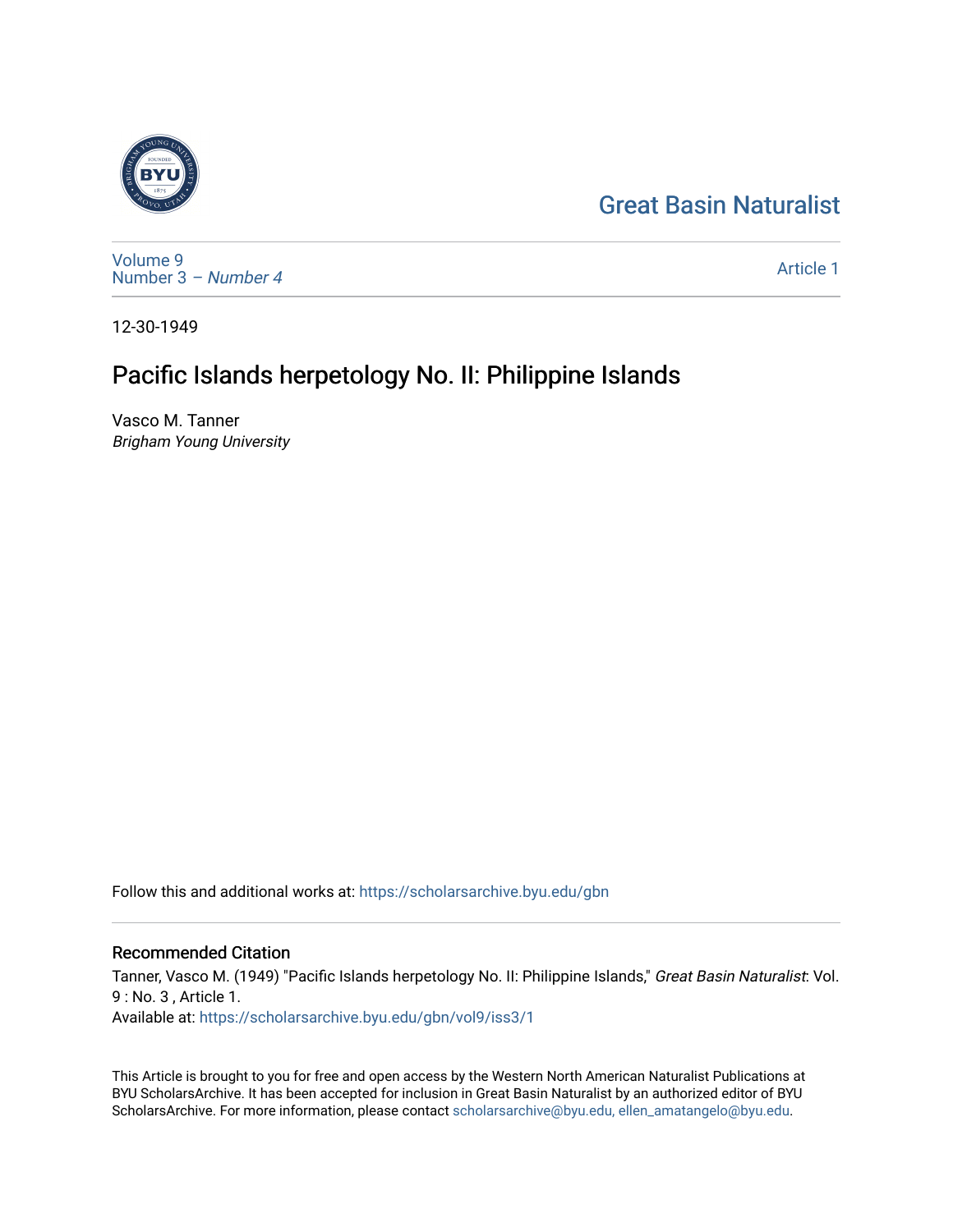

BRIGHAM YOUNG UNIVERSITY. PROVO. UTAH

VOLUME IX DECEMBER 30, 1949 NUMBERS 3-4

# PACIFIC ISLANDS HERPETOLOGY NO. II PHILIPPINE ISLANDS<sup>(1)</sup>

## VASCO M. TANNER Professor of Zoology and Entomology Brigham Young University

In this second report on the Pacific Island Herpetology we are concerned with the Philippine Islands which lie almost due west from the Mariana Islands with which the first paper dealt. This group consists of hundreds of islands located between North Latitude 5° and and 22°, and between East Longitude 117° and 127°. Specimens of amphibians and reptiles were collected on three of these islands namely. Luzon, Leyte, and Cebu. Luzon is the largest island in the Philippine group having a surface area of 40,814 square miles. Manila is the largest city in the Philippines and is situated on one of the excellent harbors of the Malay Archipelago. Leyte is the eighth island in size with an area of 2,799 square miles, Tacloban is the principal city. Cebu is next to Leyte in size being an elongated island of 1,695 square miles. Cebu City, the largest city of this island, and the first European settlement in the Philippines, is on a small natural harbor. Several of the collectors mentioned in the previous study shipped specimens from these islands to the writer at Brigham Young University.<sup>(2)</sup> Ernest Reimschiissel made valuable collections at Tacloban and Manila ; Herbert Frost, William Weston, and Cluff Hopla were stationed on Luzon Island. Doyle Taylor was attached to <sup>a</sup> hospital in Cebu City, this being the only island where he had an opportunity to collect.

The Spanish explorer Magellan discovered the Philippine Islands in 1521, and these remained under Spanish control until 1899, when by the Paris treaty they were put under the control of the United

<sup>(1)</sup> Contribution No. 116, Department of Zoology and Entomology. (2) The Great Basin Naturalist, Vol. IX, No. 1-2, Dec. 30. 1948. Islands, pp. 1-20. Mariana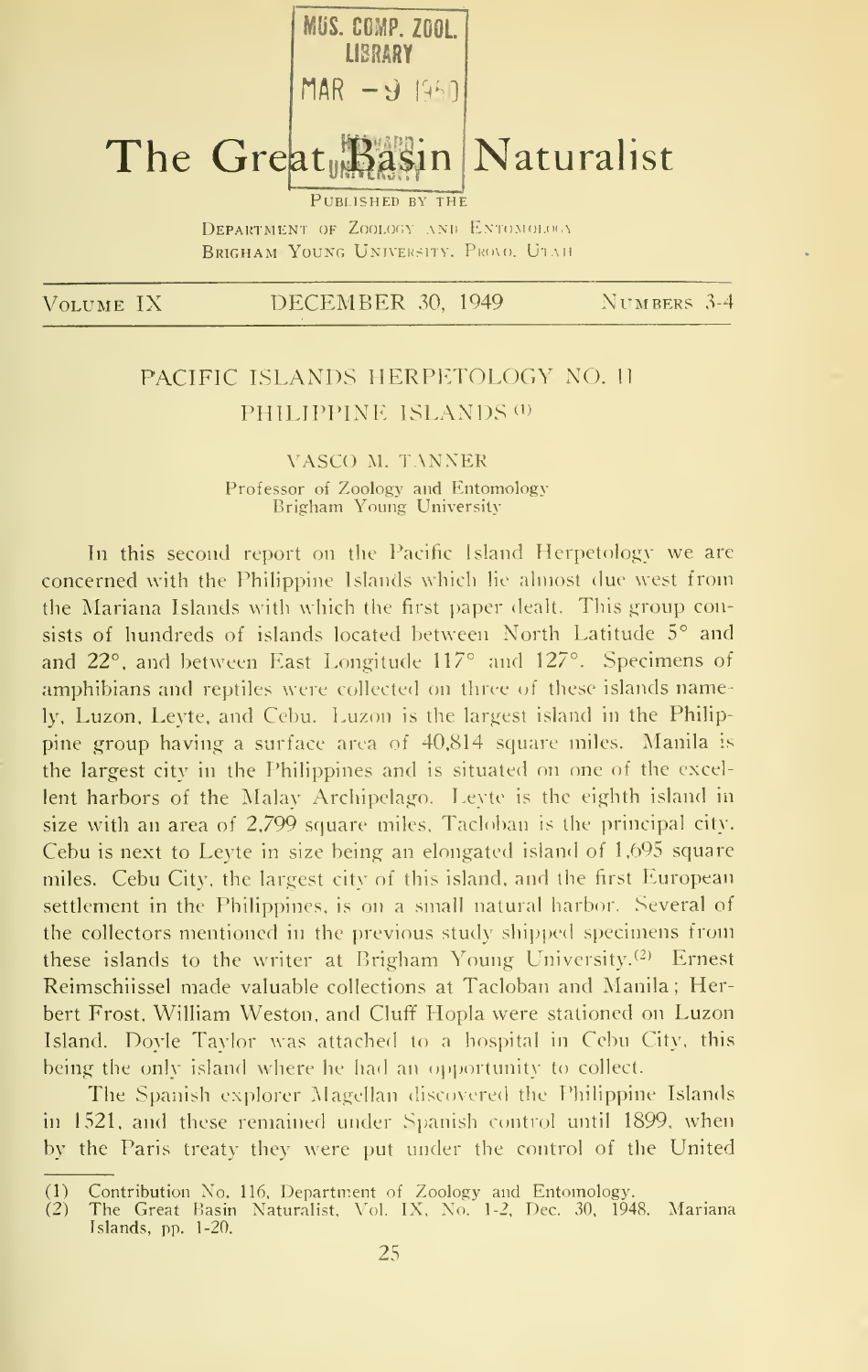States. This control passed into the hands of the Fihpinos in 1946 when they were given their independence and the Philippine Republic was established.

The climate of the Philippines, although tropical, is a pleasant one. The annual temperature averages about 70°. The cool breezes make the hottest months, April and May, very agreeable. The total area of this group of islands is 114,400 square miles, with a population in 1939 of 15,984,247. The chief exports are sugar, hemp, coconut oil. copra, tobacco, lumber, and embroideries.

## DERIVATION OF THE HERPETOLOGICAL FAUNA OF THE PHILIPPINE ISLANDS

Much has been written on the cryptic subject of the origin and distribution of the cold-blooded vertebrates, but very little dependable information has been brought forth. One who seriously studies the animal life of the Philippines, Moluccas, New Guinea, and the Solomon Islands is at once confronted with the problem of geographical distribution. Such students of this subject as: Wallace, 1881; Reddard, 1895; Barbour. 1912; Taylor, 1922; Schultze, 1929; Matthew, 1939; Myers, 1943; and Darlington, 1948, while not in agreement, yet, they have arrived at some conclusions that are fairly well supported by present-day knowledge of reptile distribution.

In order that the thinking of some of the above authorities on this subject may be brought to the attention of the reader excerpts directed to an understanding of the geographical distribution of animal life on the Philippines are included in this paper.

From Thomas Barbour's notable "Contribution to the Zoogeography of the East Indian Islands" we extract the following:

"The relation of the Philippines to Halmahera is a question which still awaits solution. It seems possible to project the line of recent volcanoes through Halmahear up to Mindanao; in which case land may well have existed along a similar line. Lines of recent extensive faulting often give rise to volcanoes, and this may have been the case here. Such a connection, however, can hardly be urged as a substitute for the Celebes-Halmahera Bridge. The types which suggest immigration from Celebes do not occur among the southern Philippines, except for some on Palawan. The relation of Mindoro to Celebes, suggested at once by the distribution of the pigmy buffaloes, is, according to Bartsch, also evident from a study of the land-snails. Mindanao. with a fauna different from that of Celebes and Mindoro, must needs be of more recent origin. It has probably replaced, by having been lifted again from the sea, some of the land which became submarine the between Celebes and Mindoro; and, joining with other islands, re-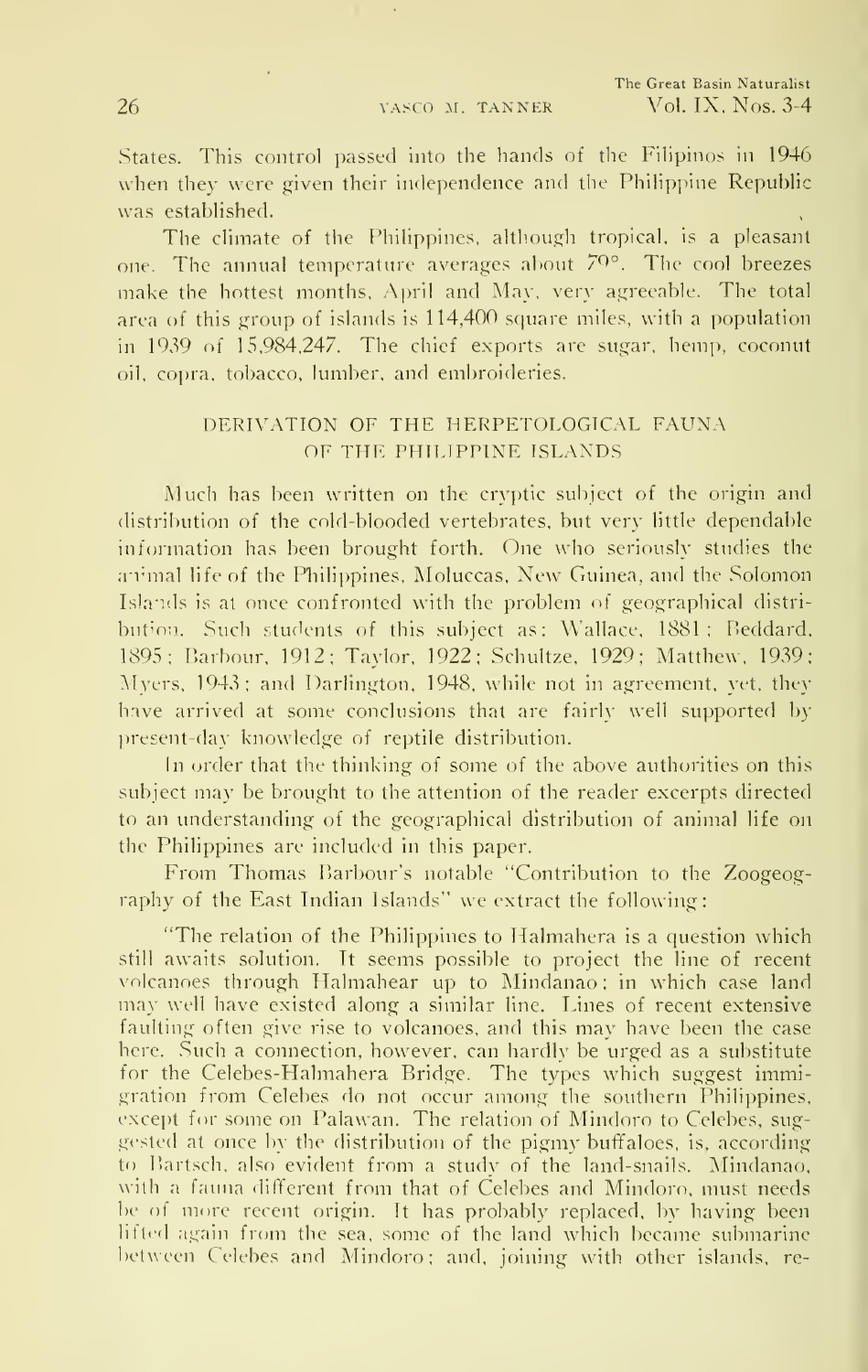ceived a typical Malayan fauna from Borneo, and some Celebesian types from small islands that may have represented unsubmerged mountain peaks of the older land mass and that supported some of the types common to Mindoro and Celebes. The Papuan element in the amphibian fauna of Borneo may be a true relic fauna ; for the engystomatids, which exhibit such a very noteworthy elaboration in Papua, may have come from Borneo to Halmahera through the southern Philippines. Mindanao and Halmahera both support a number of engystomatid genera ; but these forms are not abunnant in Celebes, nor, as far as we know, in the Lesser Sunda chain, where we would expect to find more of them if they got to Papua by this route. The few occurring there rep resent probably what is really a back-flow from Halmahera. Borneo is well known herpetologically; but these small, inconspicuous frogs are very difficult to collect, and many may yet remain undiscovered both here and in the southern Philippines."

Concerning the faunal relations and distribution of Philippine snakes E. H. Taylor has reported as follows:

"The herpetological faunas of the Philippines, particularly the ophidian fauna, are derived from a variety of sources, but undoubtedly their greatest affinity is with Borneo. A casual glance at <sup>a</sup> map shows the Philippines joined to surrounding land bodies by a series of island chains, five or six in number.

To the north there is but a single chain comprised of the Babuyan and Batan Islands. This chain reaches nearly to Formosa, which in turn is joined with Japan through the Riu Kie Island group. To the south and southwest there are no less than three island chains that connect with Borneo. The most important of these three is the Palawan Island group, including the Calamianes, the Cuyo Islands, Palaway, and Balabac. The second chain, not so clearly defined as the former, comprises the Cagayan Islands, the Cagayan Sulu. The third chain which approaches more nearly to the mainland is the Sulu Archipelago, which includes a number of island groups, and the larger islands Basilan, Jolo, Tawitawi, with numerous small islands. As might be suspected the Philippines have far more genera and species in common with Borneo than with any other land body. To the south there is a second chain which divides, one branch connecting with Celebes through the Sanghir Islands, and the other with Gilolo, and the Moluccas, through Talaur, and Morotei.

There are thirty-three recognized genera of land snakes known to occure in the Philippines, and five of these are endemic. They are Oxyrhabdium, Cyclocorus, Haplonodon, Typhlogeophis, and Hologerrhum. The first genus has two known species ; each of the other four is represented by a single species."

Dr. Myers' observations on the probable origin of the Philippine discoglossid frog, Barbourula busuangensis are of interest at this point. We quote the following: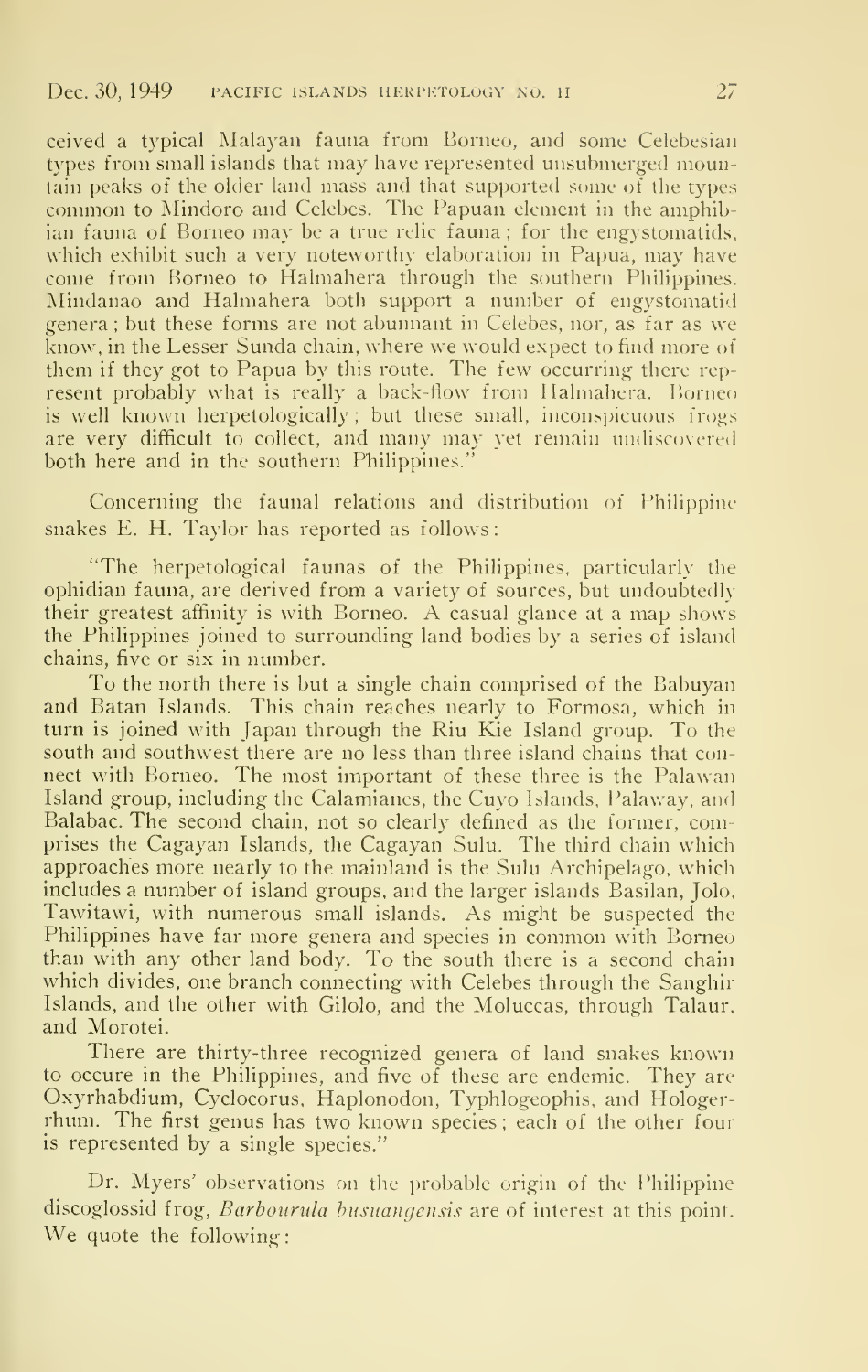"Superficial examination seems to confirm Taylor and Noble's suggestion that the closest known rleative of Barbourula is Bombina of the Eurasian mainlands. Barbourula shows no sign of the gay belly marbling of  $Bombina$  (bright red in  $B$ , bombina and  $B$ , orientalis, bright yellow in  $B$ , variegata and  $B$ , maxima), and it is very different in many other ways. Its geographical situation alone shows that Bar $bounda$  must have been widely separated from its relatives on the Asiatii mainland for a long time. Geographirally, Bombina maxima (of Yunnan and the highlands of Tonkin) is the closest species, but whatever migration routs was followed by *Barbourula* was much longer than its present air-line distance from Tonkin. The Calamianes and Palawan have had. in my opinion, no direct dry land connection with the other Philippine islands to the north and east, or with IndoChina. They are related zoogeographically only to Borneo, of which they form a northward continental extension, and they have been cut off from Borneo by the sea only in relatively recent geological times. The ancestors of Barbourula must have arrived via the main Malay Archipelago at a time when Sundaland was upraised, and the present absence of Discoglossidae in Borneo and the Sunda chain, as well as in the Malay Peninsula, Siam, and most of Indo-China, indicates that Barbourula is an exceedingly isolate relict."

The origin of the Philippine fauna may be more clearly understood if information on the geographic distribution of other animal species than the amphibians and reptiles is considered. W. Schultze, <sup>a</sup> noted student of the Curculionidae, has dealt with the distribution problem from the point of view of the pachyrrhynchids, a group of weevils.

The family Curculionidae, to which the pachyrrhynchids belong, is the largest family of Coleoptera, and are world wide in their distri bution. In the Philippine Islands between eight and nine hundred species of weevils have been described of which about 37 per cent are pachyrrhynchids. This peculiar and unique group of weevils, that are so limited in their distribution, are represented by 14 genera and 344 species; 11 genera and 309 species are restricted to the Philippines of which 9 genera are endemic to the Archipelago and <sup>5</sup> genera endemic to Luzon.

Schultze's conclusions are as follows:

"The Philippines were connected with the mainland of Asia (possibly through Formosa, possibly through a now completely obliterated formation) at a very early period. During this time indigenous species now found in the uplands entered Luzon. Then <sup>a</sup> separation occurred, between Luzon and the land north of it at least. After the first break the Philippine Islands still were connected with each other, with the exception of Palawan. The Philippine Islands, through the eastern chain by way of Mindanoa, were connected with the Moluccas, Celebes, and probably New Guinea and some of its nearby islands. During the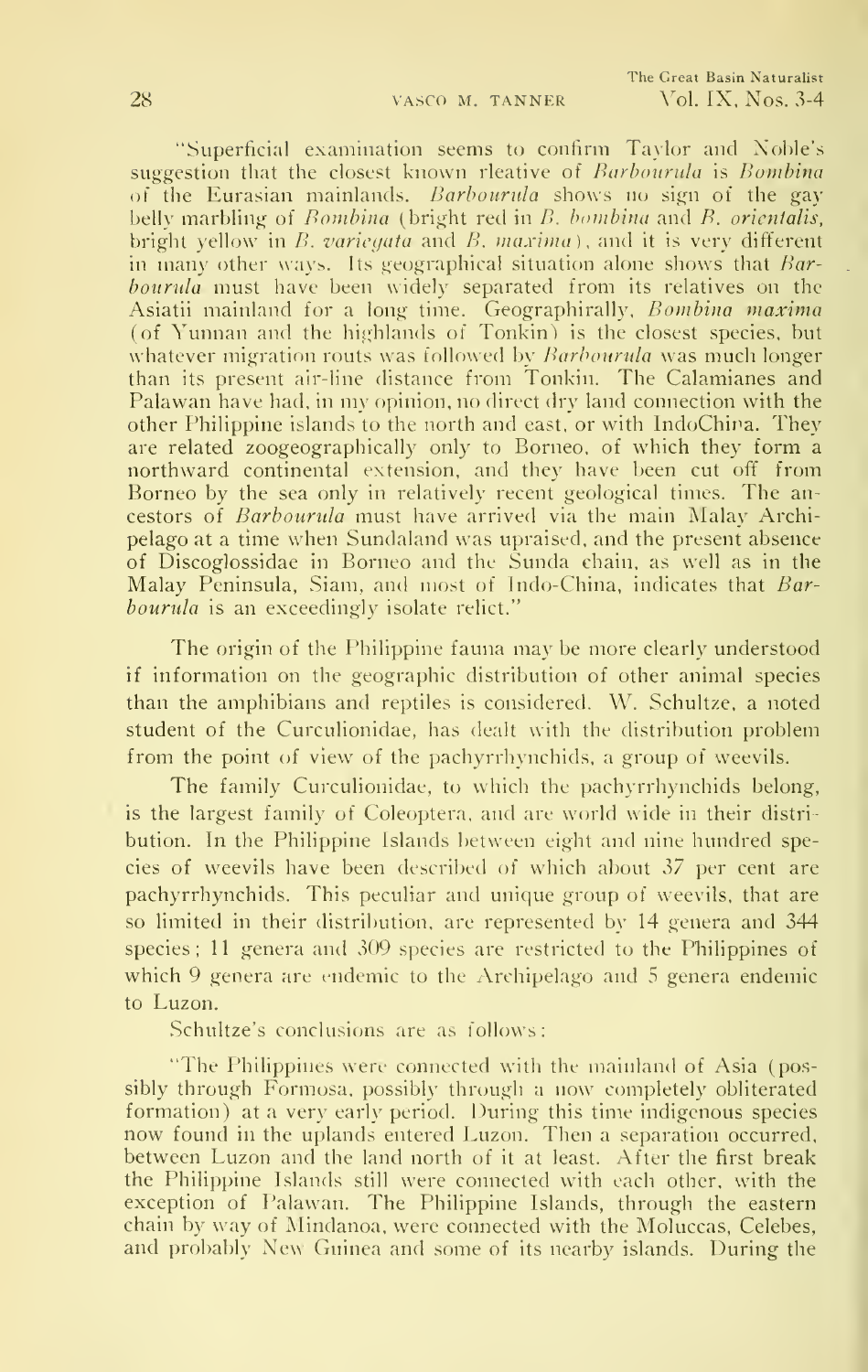## Dec. 30, 1949 **FACIFIC ISLANDS HERPETOLOGY NO. 11** 29

same period the invasion and distribution of Papuan-Malaysian ele ments, such as the ancestral derivative forms of Lepidoptera and pachvrrhynchids, as mentioned before took place. Ths invasion must have extended over a long period of time during which some of the Papuan forms reached as far as northern Luzon, the Riu Kius being at that time, together with the Babuyanes, probably connected with Luzon. After that long period of stability the Philippines were the first to be separated from the rest of the Malay region, the break oc curring at the junction near the Moluccas. At that time also it seems that the Philippine Lslands became isolated from one another and assumed practically the island character of to-day. At the period when the Philippines were isolated from the rest of the Malay region, probably Celebes, Java, Sumatra, Borneo, and Palawan were still connected with each other. During the last period the various endemic genera developed, particularly in the pachyrrhynchids.'"

An analysis of the weevil fauna of the Mariana Islands to the east of the Philippines reveals a fauna at present of 49 species ; 73 per cent of which are endemic. According to E. C. Zimmerman, 1942, this fauna had its origin from ancestral stocks derived from the Solomons, New Guinea, and the Philippines. The sub-families Cossoninae, Cryptorhynchinae, and Otiorhynchinae common throughout oceania are the predominant ones in the Marianas. The reptiles reported as occurring on Guam by Van Denburgh. 1917, are common species in the Philippines, Moluccas, and the Solomons. How these fauna were once connected is not now known.

As to the center of origin and dispersal of the cold-blooded vertebrates, Darlington, 1948, page 105, takes issue with Matthew's contention that this took place in the north temperate zone. Darlington believes

"Fresh-water fishes, amphibians and reptiles seem all to have dis persed from the tropics into the north temperate zone, more than the reverse. Some of them that have been in the north have withdrawn from there, but that does not mean that they originated there. Failure to distinguish evidence of withdrawal from evidence of origin and spreading is a basic error. The north temperate zone, especially its colder parts, is apparently not a great center of evolution or cold blooded vertebrate life, but a marginal area where such life is limited."

The point of view of Darlington seems to especially apply to the cold-blooded vertebrates, and it is tliis belief w liich <sup>T</sup> have adopted in this study.

In the light of the above opinions we may, therefore, be justified in concluding that the herpetological stock from which the present species were derived came from the south tropical zone northward over preexistant land connections. There were, on the other hand no doubt,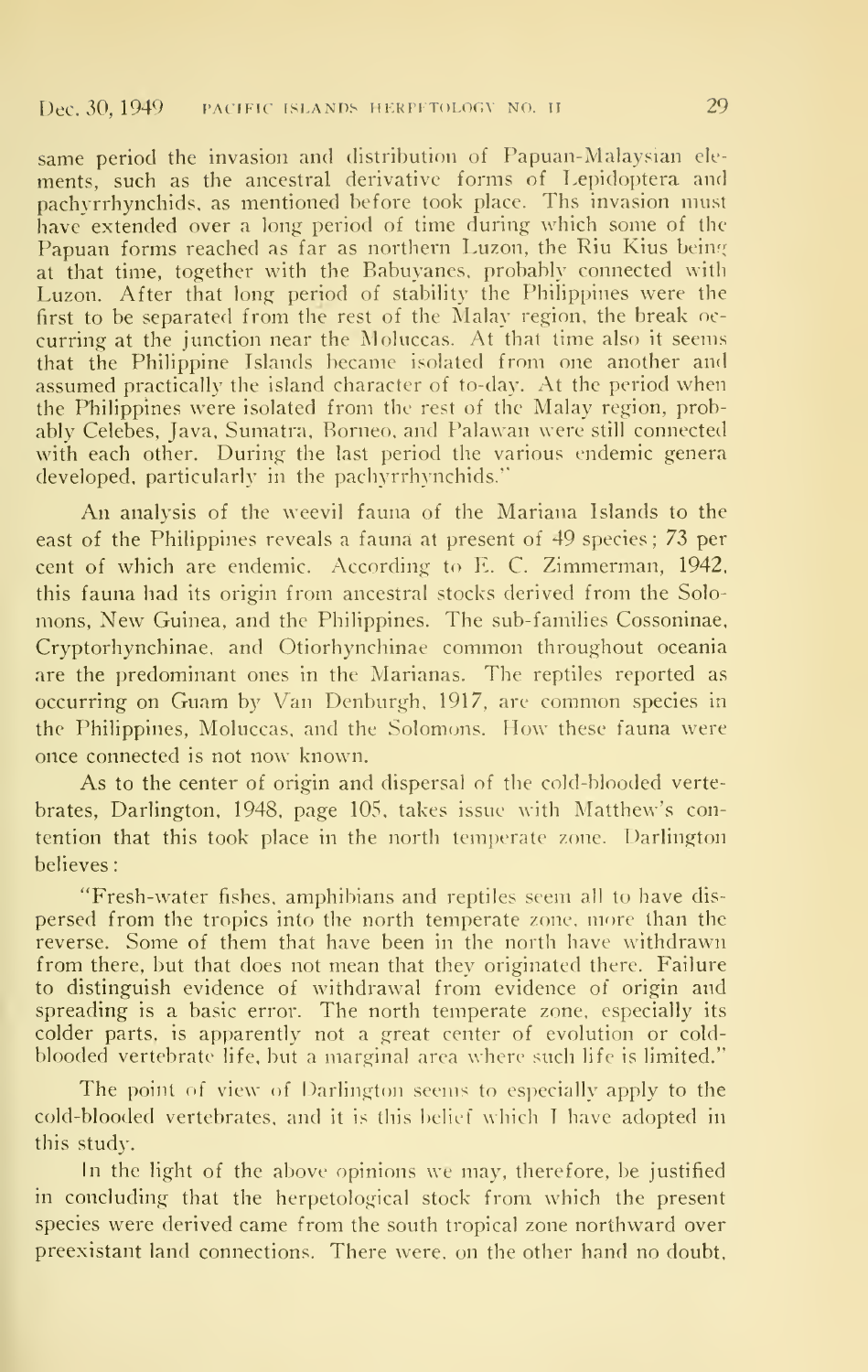southward withdrawals during the past. This transgressive and re gressive movement of the fauna has left relic species strewn throughout the present island groups. From the early Tertiary times, during the Eocene to the middle of the Miocene, geological evidence points to land connection of the Philippines with island groups to the south.

According to Smith, 1910, no sedimentary formations have been found that are older than the Eocene. From Smith's summary of the geological history of the Philippines we extract ihe following from Mr. George F. Becker's remarks:

"From early Paleozoic times onward an archipelago has usually marked the position of these islands. Prior to the Eocene nothing defi nite is known of them . . . After the Cebuan lignitic epoch a great uplift and folding took place, and this may have been <sup>a</sup> detail of the late Eocene movement which so profoundly modified Asia and Europe. It must have brought about temporary continuity of land area between Borneo and Luzon."

.Smith also pointed out in 1907, that the Pleistocene sediments of northern Luzon show no evidence of glaciation.

The fact that many endemic cold-blooded vertebrates, as well as weevils, are found in the Philippines suggests a rather old and iso lated fauna ; one that has been isolated since Oligocene or Pliocene times.

At present the Philippine reptiles affinity is southern more than northern. It is a fauna in which there are large generic affinities with Southern Island species.

It is of interest to note that in this issue a species of Pseudogekko from Gaudalcanal, Solomon Islands is described as new. This is the second known species of this genus to be discovered and since its habitat is tropical, but south of the equator, it suggests a connection of these areas at some time in the recent past.

## LIST OF PHILIPPINE AMPHIBIANS AND REPTILES CONSIDERED IN THIS STUDY

The Philippine Islands have a large and interesting herpetological fauna. Several hundred species have been recorded as occurring in these islands. The species reported here are, in the main, common ones. My major purpose in preparing this report is to make known the following Philippine species as occurring in the Brigham Young University Herpetological Collection. A large portion of the preserved collections in the Bureau of Science at Manila was destroyed in the recent war. Now that the Filipinos have charge of the research and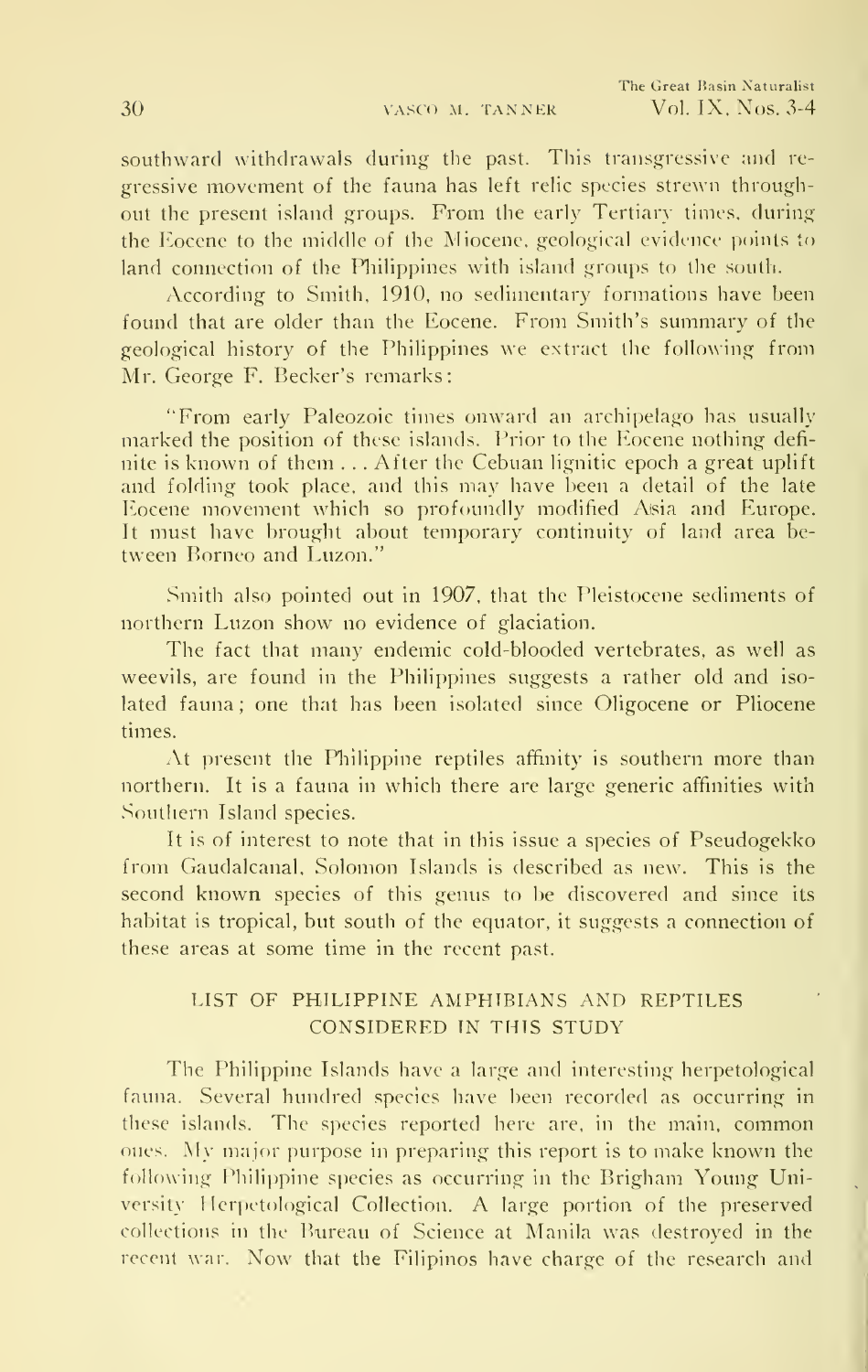educational programs in the Islands, zoological materials may not be studied as systematically as during the past fifty years. It therefore seems to be desirable to know the location of Philippine and Oceanic herpetological specimens.

## AMPHIBIANS

#### Family RANIDAE

#### OXYGLOSSUS LAEVIS GUNTHER

Gunther, Cat. Batr. Sal. Brit. Mus. 7, 1858. pi. 1, fig. A. BYU 7932-36 Manila, Luzon (E. Reimschiissel) May, <sup>1945</sup>

Remarks: This species was well described by Dr. Taylor, 1920. p. 230. The five specimens are from 23 mm. to 35 mm. in body length ; color above brownish with small elongate tubercles on posterior back and outer tibia ; under surface of throat and legs mottled with brownish spots; no yellow stripe present in any specimens before me. This wide spread species was common around Manila. Mr. Remischiissel found this frog rather difficult to collect because of its illusiveness.

## RANA VITTIGERA WIEGMANN

Wiegmann, Nova Acta Ac. Leop.-Carol., 1836, p. 225, pi. 21, fig. <sup>1</sup>

| BYU 7944<br>BYU 7965-66<br>BYU 7973-75<br>BYU 7976<br>BYU 7979<br>BYU 7982-83<br>BYU 7985<br>BYU 7987 | Manila, Luzon<br>Manila, Luzon<br>Manila. Luzon<br>Manila, Luzon<br>Manila. Luzon<br>Manila, Luzon<br>Manila, Luzon | (E. Reimschiissel)<br>(E. Reimschiissel)<br>(E. Reimschiissel)<br>(E. Reimschiissel)<br>(E. Reimschiissel)<br>(E. Reimschiissel)<br>(E. Reimschiissel)<br>Manila, Luzon (E. Reimschiissel) | June, Aug., 1945<br>June, Aug., $1945$<br>June, Aug., 1945<br>June, Aug., $1945$<br>June, Aug., 1945<br>June, Aug., $1945$<br>June, Aug., $1945$<br>June, Aug., $1945$ |  |
|-------------------------------------------------------------------------------------------------------|---------------------------------------------------------------------------------------------------------------------|--------------------------------------------------------------------------------------------------------------------------------------------------------------------------------------------|------------------------------------------------------------------------------------------------------------------------------------------------------------------------|--|
| <b>BYU 7989-93</b>                                                                                    |                                                                                                                     | Manila, Luzon (E. Reimschiissel)                                                                                                                                                           | June, $\lambda$ ug., 1945                                                                                                                                              |  |
| BYU 8375                                                                                              |                                                                                                                     | Manila, Luzon (E. Reimschiissel)                                                                                                                                                           | June, $\Delta$ ug., 1945                                                                                                                                               |  |
|                                                                                                       |                                                                                                                     | Many untagged immature specimens and tadpoles.                                                                                                                                             |                                                                                                                                                                        |  |

Remarks: The adults vary in length from 28 mm. to 78 mm. Specimen No. 7966 is 78 mm. in length ; head length 28 mm. and head width 29 mm. The dorsal surface color is brownish with black spots to almost a black background, arid with many parallel elongate ridges. Under surface white bordered with gray spots. This species was com mon around Manila during July and August, according to Mr. Reimschiissel. It was breeding in the drain ditches and water holes around the city. A carfeul study has been made of these specimens to deter mine if R. moodiei Taylor was among them. 1 am unable to find any specimens with "a flap of skin on the outer side of the fifth toe and metatarsal." a feature which is found in moodiei but not in R. vittigera.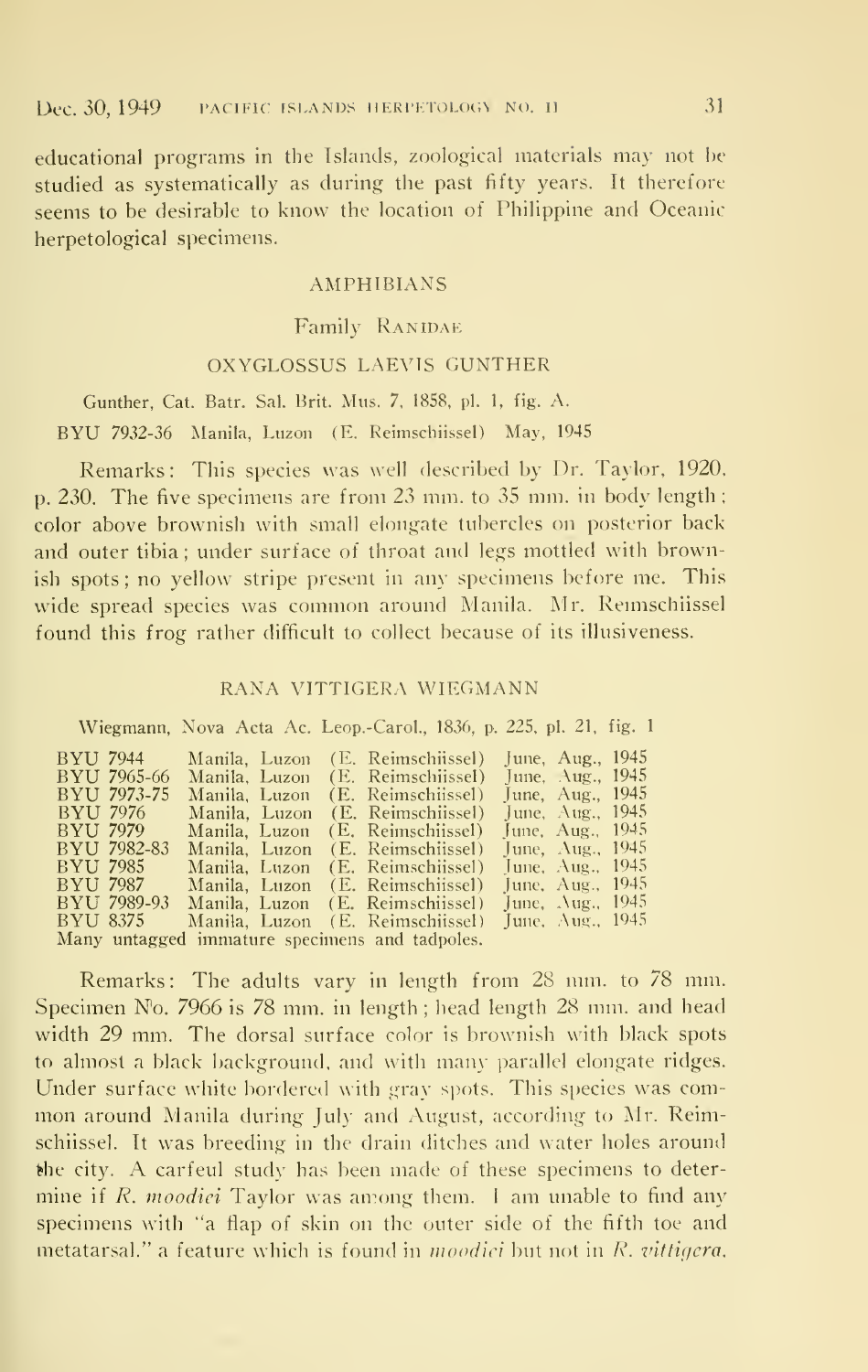A further study of some of these specimens should be made in connection with Taylor's type which is in the Carnegie Museum at Pittsburg.

Mr. Reimschiissel collected more than a hundred immature speci mens representing most of the developmental stages nf this species. He reports that the adults were in the pools along with the larval forms when he collected them. An examination of the mouth structures of several of the tadpoles reveals the following: Papillae on the marginal third of the upper and all of the lower labia ; teeth 2/3 ; beak horny and well developed; total body and tail length 30 mm.

#### RANA LEYTENSIS BOETTGER

Boettger, Zool. Anz. 16, 1893, p. 365

BYU 7919-20 Tacloban, Leyte Island (E. Reimschiissel) March, 1945

Remarks: Two well preserved specimens with body lengths of 39 mm. and 31 mm. were taken near Tacloban in March, 1945.

#### RHACOPHORUS LEUCOMYSTAX (KUHL)

(Kuhl), Gravenhorst, Deliciae Mus. Zool. Vratislav., Fasc. I, Lipsiac, 1829, p. 26

BYU <sup>7922</sup> Manila, Luzon (E. Reimschiissel) Mav, <sup>1945</sup> BYU <sup>7981</sup> Manila. Luzon (E. Reimschiissel) Mav, <sup>1945</sup> BYU <sup>7996</sup> Manila. Luzon (Wm. Weston) Oct.. <sup>1945</sup>

Remarks: Common throughout the Archipelago. Mr. Weston sus pected that this species was breeding in October.

Family ENGYSTOMIDAE

KALOULA PICTA (BIBRON)

Bibron, in Eydoux and Souleyet. Voy. Bonite. Rept. pi. 9, fig. 2

BYU 7978 Manila, Luzon (E. Reimschiissel) July, 1945

Remarks : A distinctive species, head broad and short, body heavy set, legs short and spindly. This frog is common during the breeding season on the islands of Luzon, N'egros and Mindoro.

#### KALOPHRYNUS STELLATUS STEJNEGER

Stejneger. Proc. U. S. Nat. Mus. 33, 1908, p. 575

V>Yll 7910 South of Tacloban near Dulag, Leyte (E. Reimschiissel) Mar. 3. <sup>1945</sup> BYU <sup>7912</sup> .South of Tacloban near Dulag, Leyte (E. Reimschiissel) Mar. 3. 1945 BYU 7916 South of Tacloban near Dulag. Leyte (E. Reimschiissel) Mar. 3, 1945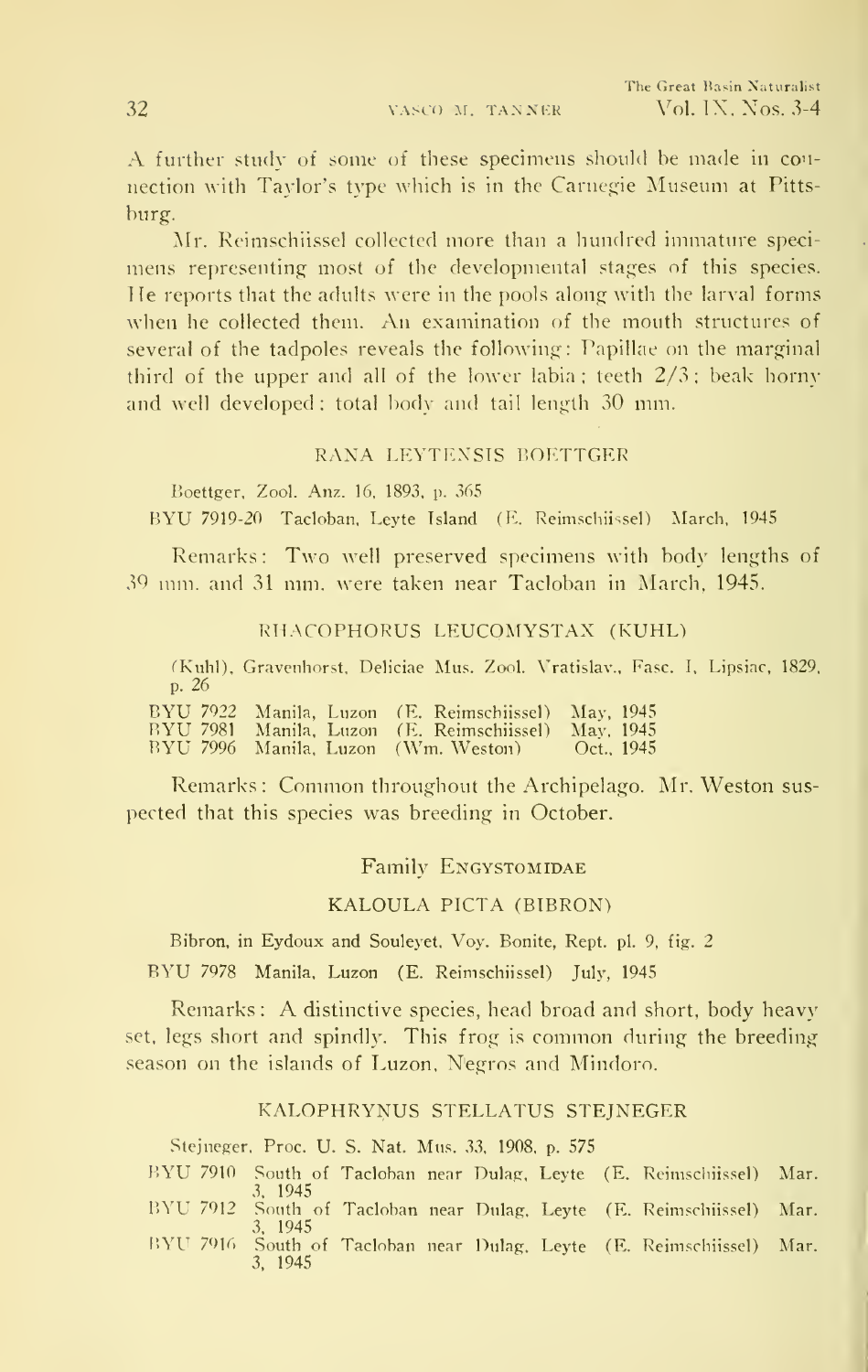## Dec. 30, 1949 PACIFIC ISLANDS HERPETOLOGY NO. 11 33

Remarks: There are three well preserved specimens, 35 mm. to 40 mm. in body length with <sup>a</sup> distinctly inverted V terminating in two black dots in the groin, in the collection. Common in the swampy forests of Mindanao. Taylor does not report this species as occurring in Leyte Island. Stejneger's specimen came from Basilan.

## LIZARDS

## Family GECKONIDAE

## HEMIDACTYLUS FRENATUS DUN. AND BIBR.

Dum. and Bibr. Erp. Gen. Ill, 1836, p. 366

| June, 1945 |
|------------|
| June, 1945 |
| June, 1945 |
| June, 1945 |
| June, 1945 |
| June, 1945 |
| June, 1945 |
| June, 1945 |
| June, 1945 |
| June, 1945 |
| June, 1945 |
|            |

Remarks: Mr. Reinschiissel's field notes indicate that this lizard is common in the houses and tents around Manila.

#### GECKO MUTILATA (WIEGMANN)

Wiegmann, Nova. Acta. Ac. Leop. Carol, XVII, 1836, p. 238 BYU <sup>7962</sup> Manila, Luzon (E. Reimschiissel) June, <sup>1945</sup>

Remarks: This specimen was taken along with specimens of H. frenatus. It is widely distributed throughout the Philippine Islands.

## GECKO GECKO (LINNAEUS)

Linnaeus, Syst. Nat. Ed. 10, 1, 1758, p. <sup>205</sup> "

BYU <sup>8030</sup> 59th Station Hospital, Cebu Island (Doyle Taylor) Oct., <sup>1945</sup>

Remarks: Mr. Taylor found it difficult to capture this specimen, but reports that the species is common around the hospital. The speci men has a body length of 85 mm., tail length of 94 mm., and 15 pre anal pores.

## Family Agamidae

## DRACO BIMACULATUS (GUNTHER)

Gunther, Rept. British India, 1864, p. 127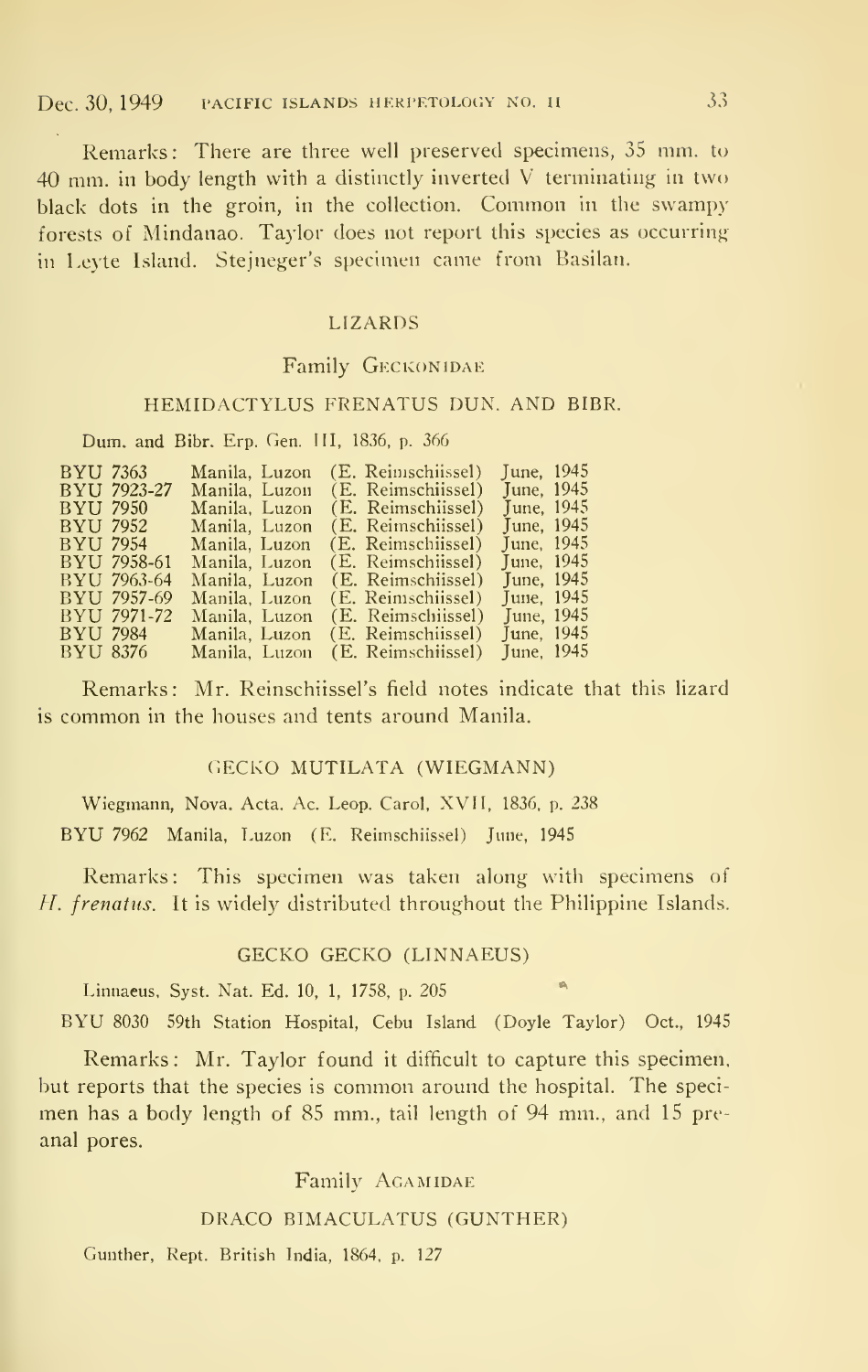BYU <sup>7915</sup> Tacloban, Leyte Island (E. Reimschiissel) Mar. 10, <sup>1945</sup> BYU <sup>9717</sup> Tacloban, Leyte Island (E. Reimschiissel) Mar. 10, <sup>1945</sup>

Remarks: According to Mr. Reimschiissel these lizards, *D. bimacu*latus and D. spilopterus, were difficult to capture. They would run up the trunks of coconut palms, and by keeping on the opposite side of the tree from the pursuer, were able to hide.

Flying lizards, belonging to the genus Draco, are found in Indo-China, the Philippine Islands, and the East Indian Archipelago. There are about forty species known, of which about a dozen are found in the Philippines. These lizards are not able to really fly, but only glide from one vantage point to another. A male and female are said by Smith, 1935, to stay together during the breeding season. The gular pouch of the male is a most interesting structure ; during courtship it is greatly distended. The wings are extensions of the body walls sup ported by five or six patagial ribs. The tail is long and slender.

Specimen BYU 7915 has a total length of 95 mm.; the length from head to auns is 33 mm. The width of body and wings is 17 mm. The color is bluish with white mottling. Specimen BYU <sup>7917</sup> has <sup>a</sup> length of 50 mm. from head to anus. The tail is broken off from this specimen. Width of body and wings 36 mm. There are 9-10 lower labials and 9-9 upper labials.

### DRACO SPILOPTERUS (WIEGMANN)

Wiegmann, Nova Acata Ac. Caes.-Leop. ], 17, 1835, p. 216, pi. 15 BYU <sup>7911</sup> Tacloban, Leyte (E. Reimschiissel) Mar. 8, <sup>1945</sup> BYU <sup>7916</sup> Tacloban, Leyte (E. Reimschiissel) Mar. 8, <sup>1945</sup>

Remarks: Two well preserved specimens are in the collection.

## Family SCINCIDAE

## MABUYIA MULTIFASCLATA MULTIFASCIATA (KUHL)

Kuhl. Beitr. Zool. and Vergl. Anst. 1820, p. 126

| BYU 7928-31 |  | Manila, Luzon (E. Reimschiissel)           | May, 1945 |  |
|-------------|--|--------------------------------------------|-----------|--|
| BYU 7943 -  |  | Manila, Luzon (E. Reimschiissel)           | May, 1945 |  |
| BYU 7945-49 |  | Manila, Luzon (E. Reimschiissel)           | May, 1945 |  |
| BYU 7951 -  |  | Manila, Luzon (E. Reimschiissel)           | May, 1945 |  |
| BYU 7953    |  | Manila, Luzon (E. Reimschiissel)           | May, 1945 |  |
| BYU 7955-57 |  | Manila, Luzon (E. Reimschiissel)           | May, 1945 |  |
| BYU 7988    |  | Manila, Luzon (E. Reimschiissel) May, 1945 |           |  |
| BYU 7995    |  | Manila, Luzon (E. Reimschiissel) May, 1945 |           |  |

Remarks: From Mr. Reimschiissel's field notes we learn that this species is common in the grassy semi-swampy areas around Manila. One specimen, No. 7946, has two well-developed tails.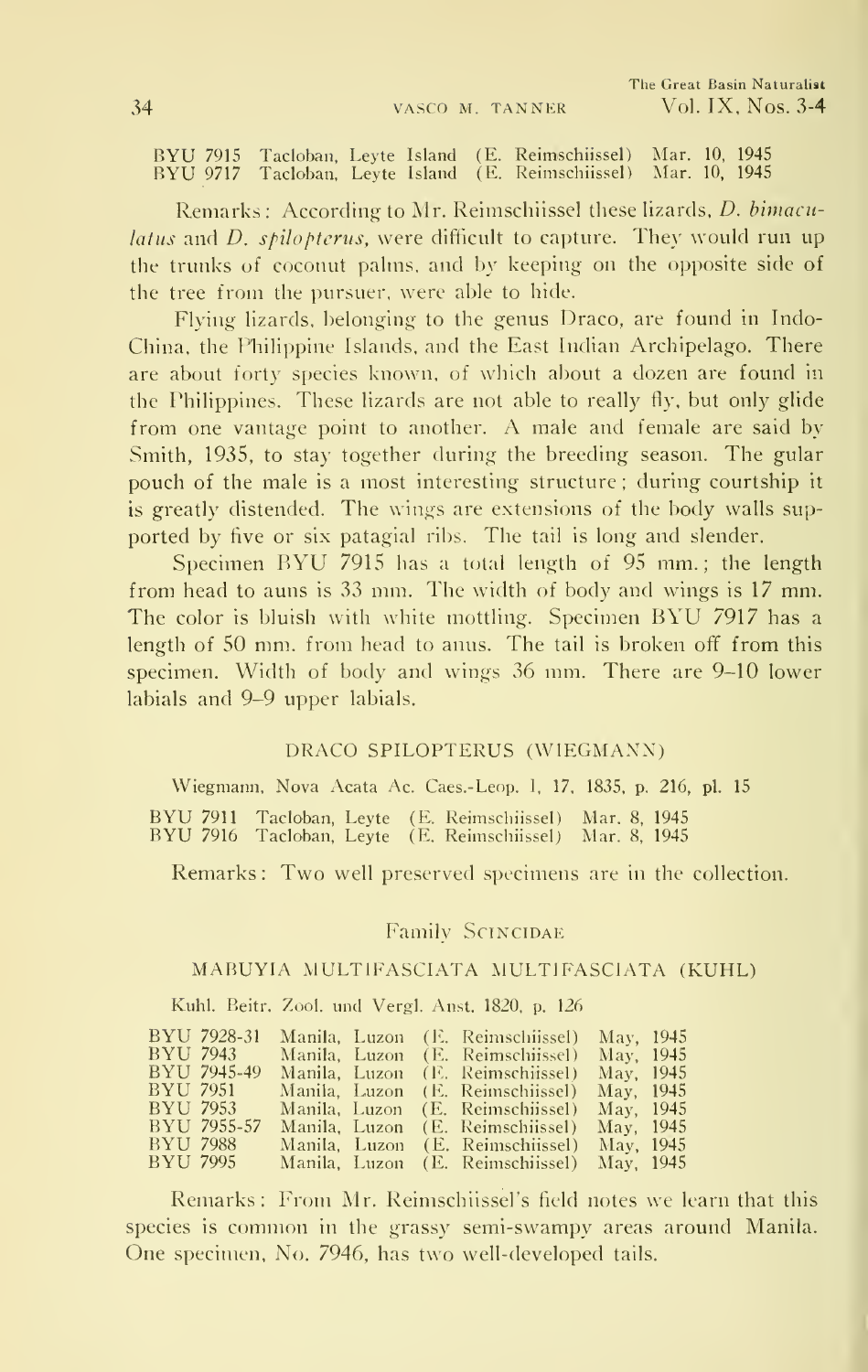#### DASIA SMARAGDINUM (LESSON)

Lesson, Voy. Coquilla, Zool. 2, 1830, p. 43, pi. 3, fig. <sup>1</sup>

| BYU 7909    |  | Tacloban, Leyte Island (E. Reimschiissel) March, 1945 |  |
|-------------|--|-------------------------------------------------------|--|
| BYU 7913    |  | Tacloban, Leyte Island (E. Reimschiissel) March, 1945 |  |
| BYU 8004    |  | Tacloban, Leyte Island (E. Reimschiissel) March, 1945 |  |
| BYU 8006-07 |  | Cebu City, Cebu Island (Doyle Taylor) August, 1945    |  |

Remarks: The following is from E. Reimschiissel's field notes No. 187: "This lizard (No. BYU 7913) was taken on <sup>a</sup> coconut tree. It is very nimble and appears like those taken on the Admiralty Islands, but not so stocky. The forepart is green shading to a grey at the hind legs where a number of black dots appear on the legs and slides."

## LYGOSOMA JAGORII PALUSTRIS (TAYLOR)

Taylor, Philip. Jour. Sci. D 10, 1915, p. 102 (Sphenomorphus)

BYU <sup>7914</sup> Tacloban, Leyte Island (E. Reimschiissel) March, <sup>9945</sup>

Remarks: A single specimen of Lygosoma (Hinulia) was col lected at Tacloban. It was found on the ground; color brown with light cross bars over the back and anterior portion of the tail.

### BRACHYMELES SP.

BYU <sup>9577</sup> Tacloban, Leyte Island (E. Reimschiissel) March, <sup>1945</sup>

Remarks: A single specimen of this species collected by Mr. Reimschiissel is now in the collection. A portion of the tail has been broken off and lost, the body has been flattened by being run over by a vehicle. The head, legs, and body scales are well preserved. In the Taylor key, 1922, p. 245, this specimen runs to B. burski or B. bonitae. It differs from both of these species as follows: Twenty-two scale rows; front legs 20 times in body length between front and hind legs; upper labials 6; lower labials 6; 22 teeth on the left lower jaw; mental broader than high and in contact with the first lower labial and first chin scale; fronto-basal in contact with the rostral, supranasal, postnasal, prefrontal, and frontal; rostral broad and clearly seen from above ; four supraoculars ; second to fourth in contact with the marginal quadrant of the frontal; legs stump-like with three fairly transparent short diget-like projections.

This genus of scincid lizards, consisting of ten known species is confined to the Philippine Islands. <sup>I</sup> can find no reference to species of this genus having been collected on Leyte Island. Additional well preserved specimens from this area would be of interest in a future study of this endemic Philippine genus.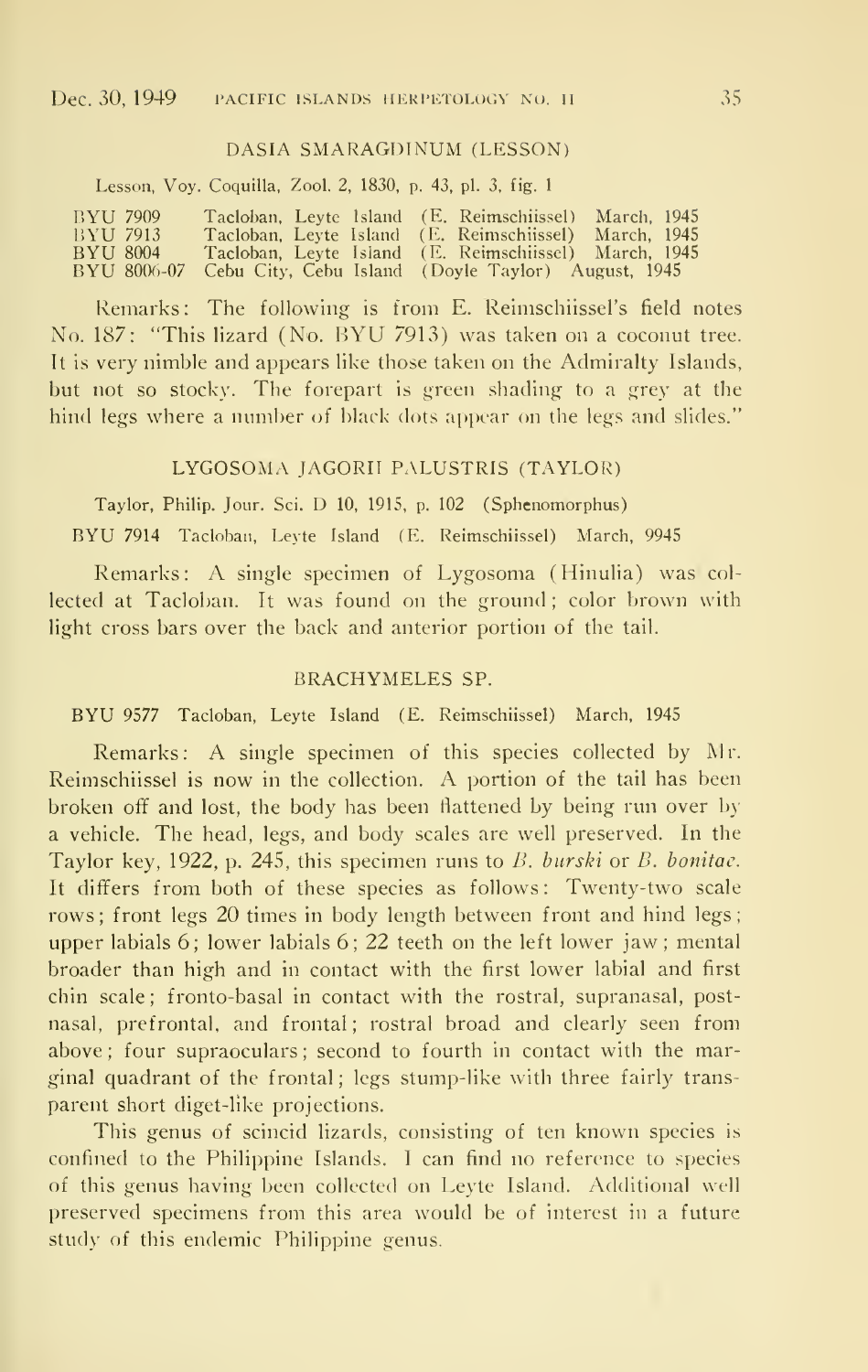#### SNAKES

#### Family TYPHOLOPIDAE

## TYPHLOPS BRAMINUS (DAUDIN)

Daudin, Hist. Rept. VII, 1803, p. 279

BYU <sup>7980</sup> Manila, Luzon (E. Reimschiissel) July, <sup>1945</sup>

Remarks: This specimen was reported in my previous paper.<sup>(3)</sup>

#### Family COLUBRIDAE

## ACROCHORDUS GRANULATUS (SCHNEIDER)

Hist. Amph. 1, (1799), p. 243. Hydrus

BYU <sup>7997</sup> Manila, Luzon (Herbert Fro.st) June, <sup>1945</sup> BYU <sup>7998</sup> Manila, Luzon (Herbert Frost) June, <sup>1945</sup>

Remarks: This harmless snake lives in the sea and fresh water. The narrow head, small eyes, and one hundred or more body scales make it rather distinctive. It feeds on small fish. Smith, 1943, does not consider Chersydrus as distinct from Acrochordus.

#### LYCODON AULICUS (LINN.)

Linnaeus, Mus. Ad. Frid. I, 1754, p. 29, pi. Ill, fig. 2

|  | BYU 7942 Manila (E. Reimschiissel) July, 1945                |
|--|--------------------------------------------------------------|
|  | BYU 7977 Manila (E. Reimschiissel) July, 1945                |
|  | BYU 8000 Los Banos, Luzon (Herbert Frost) July, 1945         |
|  | BYU 8001 Los Banos, Luzon (Herbert Frost) July, 1945         |
|  | BYU 8005 Cebu City, Cebu Island (Dovle Taylor) August, 1945  |
|  | BYU 8099 Margeritta, Assam, India (James Bee) April 18, 1945 |

Remarks: This nocturnal egg-laying colubrid is widely distributed through the Malayan area. Around Manila it is common. Specimen BYU <sup>7977</sup> has <sup>17</sup> rows of body scales; also BYU <sup>7942</sup> has <sup>17</sup> rows of scales, 62 urosteges and a divided anal.

#### NATRIX SPILOGASTER (BOIE)

Boie, Isis, 1827, p. 535

|  | BYU 7940 Manila (E. Reimschiissel) June 5, 1945       |
|--|-------------------------------------------------------|
|  | BYU 7941 - Manila - (E. Reimschiissel) - June 5, 1945 |
|  | BYU 7999 Manila (Herbert Frost) October, 1945         |

Remarks: Mr. Frost informed me that this snake was common around Manila and Los Banos. Mr. Reimschiissel reports in his field

(3) Op. Cit.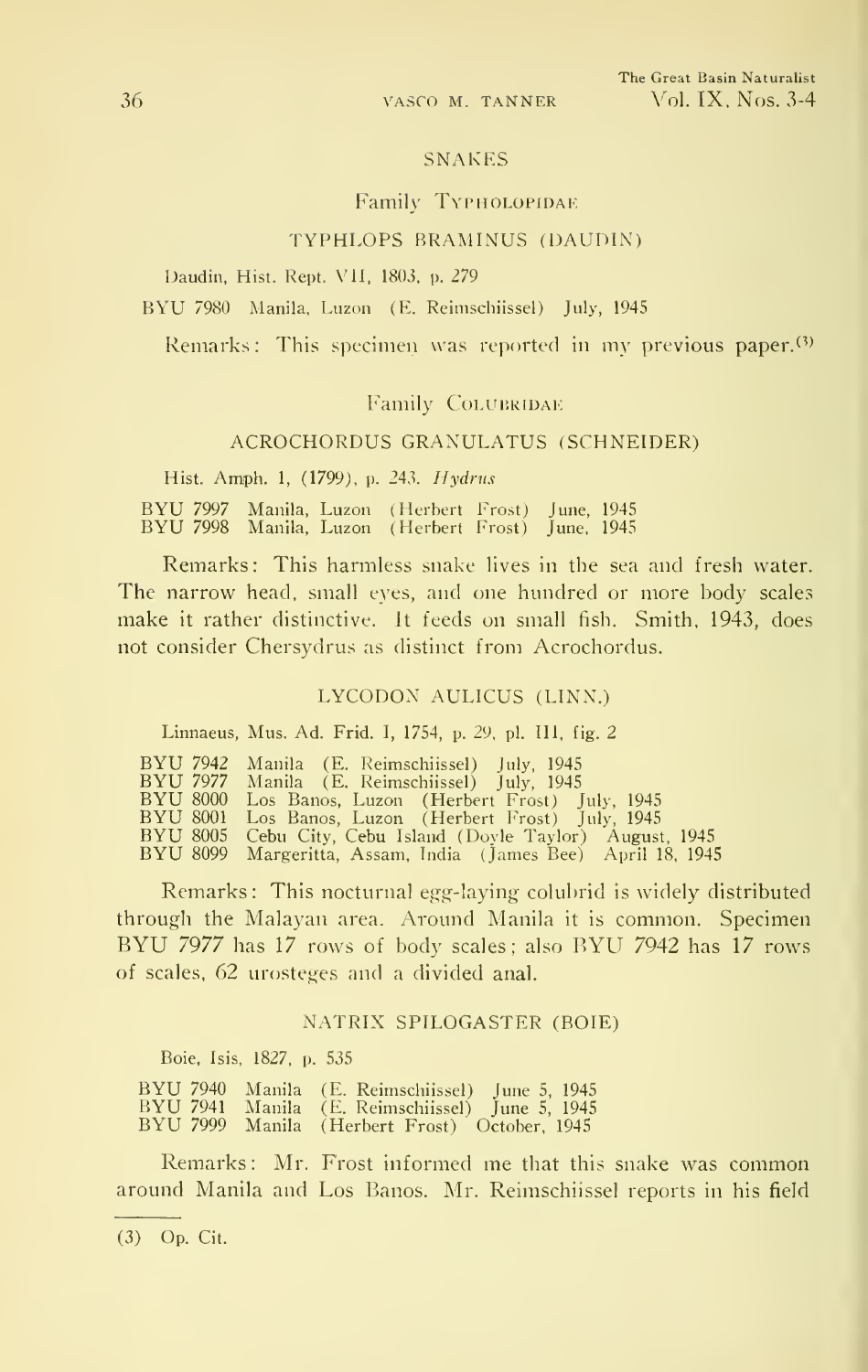notes that the specimens he collected were grey in color with two tan lines running lengthwise with the body. He also reports that the specimen No. 7940 bit a frog, killing it within a few minutes. All these specimens are well preserved.

#### ELAPHE ERYTHRURA (DUMERIL AND BIBRON

Dumeril and Bibron, Erp. Gen. 7, 1854, p. 175

BYU <sup>7994</sup> Manila (Wni. Weston) October, <sup>1945</sup> BYU <sup>8002</sup> Cebu Citv, Cebu Island (Dovle Taylor) October, <sup>1945</sup> RYU <sup>8008</sup> Cebu City, Cebu Island (Doyle Taylor) October, <sup>1945</sup>

Remarks: Three well preserved specimens. The Manila specimen  $\overline{N}$ o. 7994 is 1221 mm. in total length.

#### CALAMARIA GERVAISII GERVAISII (DUMERIL AND BIBRON)

Dumeril and Bibron, Erp. Gen. 7, 1854, p. 76

BYU 7986 Manila (E. Reimschiissel) \ugust 19, 1945

Remarks: One small well preserved specimen. Color and marking agree well with Taylor's description, 1922, p. 187.

## CHRYSOPELEA ORNATA (SHAW)

Shaw, Zool. 3, 1802, p. 477

BYU 7918 Leyte Island (E. Reinischiissel) March. 1945

Remarks: This specimen was damaged some when it was killed, since it was thought to be poisonous. Color of ventral scales is deep blue-black. Total length 750 mm., tail slender and pointed.

## Family ELAPHIDAE

#### NAJA NAJA SAMARENSIS (PETERS)

Peters, Mon. Berl, Ak., 1861, p. 690

BYU <sup>7902</sup> Near Tacloban, Leyte Island (E. Remschiissel) March 8, <sup>1945</sup>

Remarks: Mr. Reimschiissel recovered this specimen which had been killed by several of the  $\rm{Armv}$  boys when they found it in a "foxhole." The head had been cut off, but neither it or the body were damaged. The specimen has a length of thirty-two inches; the back is black and the venter yellow. The specimen is fat, it had eaten four mice which were removed when it was killed. This snake is greatly feared by the native Filipinos.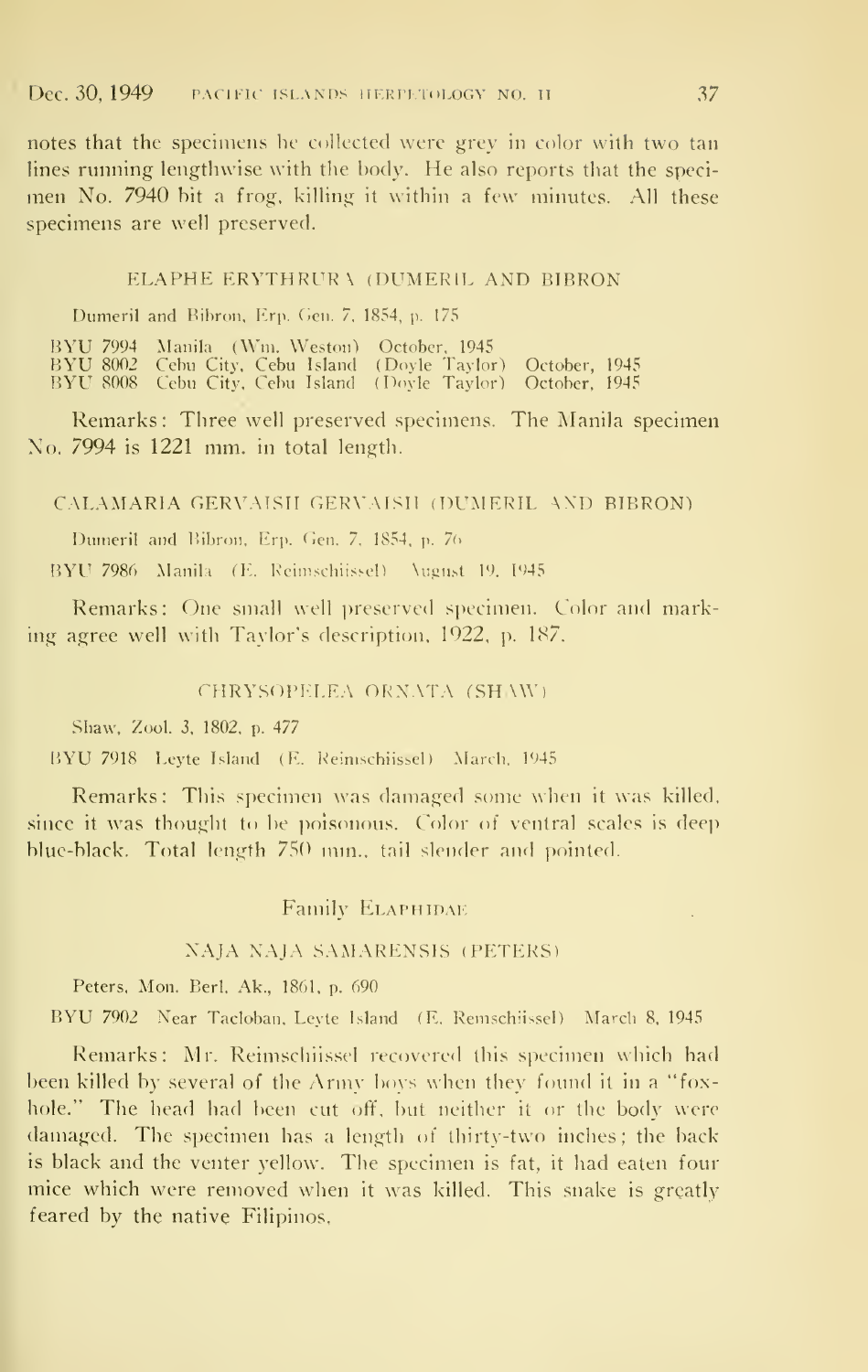## **ACKNOWLEDGMENTS**

<sup>I</sup> am pleased to acknowledge the help of Dr. Edward H. Taylor of the University of Kansas, who spent several years in the Philippine Islands making a study of the herpetology of this area, for his aid in determinations of several of the species and for the loan of valuable literature. Dr. Wilmer W. Tanner also helped in making some deter minations for which he is deserving of thanks. Thanks must again be extended to the several collectors of the specimens reported in this paper. Collections from the Pacific Islands would have been greatly improved if more men had put forth effort in this endeavor.

## LITERATURE CITED

Barbour. Thomas

1912. A Contribution to the Zoogeography of the East Indian Islands. Memoirs Mus. Comp. Zool. Harvard College, Vol. XLIV. No. 1.

Beddard, Frank E.

1895. A Text-Book of Zoogeography.

Darlington, P. J.

1948. The (ieographical Distribution of Cold-Blooded Vertebrates. The Ouarterlv Review of Biologv, Vol. 23, Nos. <sup>1</sup> and 2.

Matthew, W. D.

1939. Climate and Evolution.

Myers, Geo. S.

1943. Rediscovery of the Philippine Discoglossid Frog, Barbourula busuangensis. Copeia, pp. 148-150.

Robson. R. W.

1945. The Pacific Islands Handbook.

Rooij, Nelly de

- 1915. The Reptiles of the Indo-Australian Archipelago. 1. Lacertilia, Chelonia. Emydosauria.
- 1917. The Reptiles of the Indo-Australian Archipelago. II Ophidia.

.Schultze, W.

1928. Insects of the Philippines. Reprinted from Distribution of Life in the Philippines. Bureau of Science Monograph 21.

.Smith, M. A.

- 1935. The Fauna of Pritish India. Ceylon and Burma. Vol. II. Sauria.
- 1943. The Fauna of British India, Ceylon and Burma. Vol. HI, Serpentes,